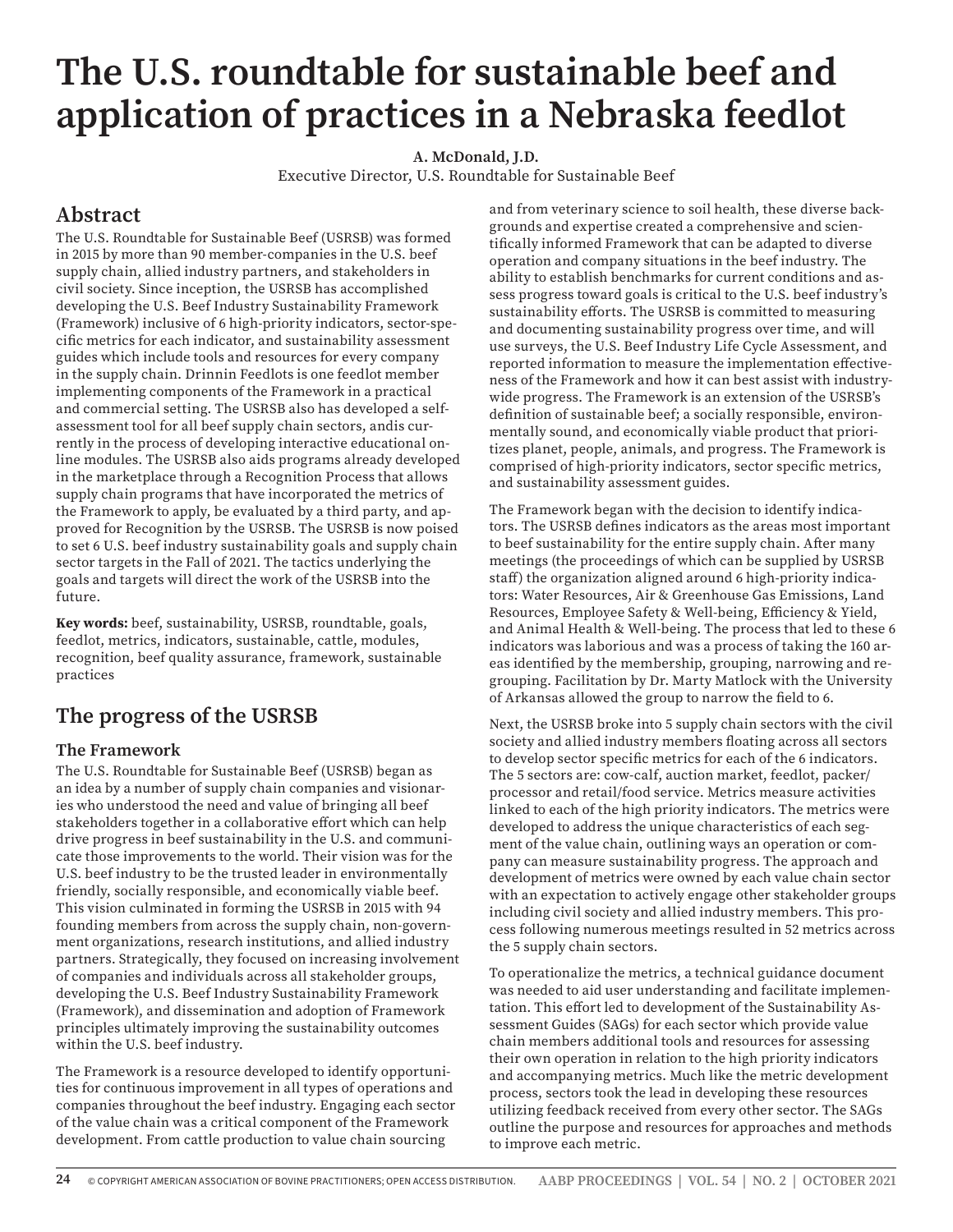Applying the indicators, metrics, and SAGs the USRSB packaged them together to form the U.S. Beef Industry Sustainability Framework, which was publicly launched in 2019 and available at **www.beefsustainability.us**.

#### **Continuous improvement**

The U.S. beef value chain is committed to continually seeking opportunities for voluntary improvement, by implementing the Framework. In turn, the Framework will help connect consumers to the beef production community, answering questions they may have about beef production.

# **Applying the framework**

Since finalization and launch of the Framework in 2019, the USRSB has been working to disseminate the Framework across the supply chain. First, the USRSB worked with the Noble Research Institute to develop a quick self-assessment tool for individual operations and companies. The tool asks straight-forward questions about practices and approaches, then provides the user with a gauge-style score for each indicator as well as an overall score, indicated by Red, Yellow, or Green, with green being the most positive position. It can then direct the user to the Framework components which may help improve their operation.

The USRSB next began work with educational tool development company to develop interactive in-depth online modules which are free. Again, the USRSB developed the suites of modules by supply chain sector. Groups of modules were developed for pasture-based operations, feedlots, auction markets, packers and processors and retail and foodservice companies, were and completed in 2021. They are available at **www.usrsb.org/ resources.**

The USRSB concurrently developed a program to allow business-to-business supply chain programs that were already in the market to have an avenue to receive recognition for incorporating the Framework into their program. The USRSB Recognition Program requires an application, fee, and third-party analysis to achieve recognition. The program was launched in 2019 along-side the Framework.

The last work stream developed under the Framework was the Project Support Process. For research projects, pilots, education programs, or other similar initiatives, the USRSB developed a process with which it can grant its support. The process requires an application and review by a USRSB committee, and offers project partners a letter of support and opportunity to share the project with the full USRSB membership. Supported projects can be found on the landing page of **www.USRSB.org**.

# **Current status and course of action**

The USRSB currently has 132 members, including global suppliers, retailers and restaurant brands, individual cow calf and feedlot producers, and widely known and respected NGOs. The membership of the USRSB touches more than one-third of the cattle in the U.S. – more than 80%nt of the beef processed in the U.S. – and touches more than 100 million U.S. consumers on a daily basis. The Recognition program covers 16 branded programs that touch 7.5 million head of cattle and 18 million pounds of beef annually. As more tools, resources, and educational opportunities are developed and administered, the USRSB expects to see continuous improvement across all 6 high-priority indicators.

## **Setting goals for the U.S. beef supply chain**

The USRSB's most recent endeavor is to set industry goals and sector-specific targets across their 6 high priority indicators. Goal-setting is a challenging and complex social exercise that can have great reward and potential risk. Goals provide measurable results within a specific timeframe and they help members understand how they can contribute to meeting the objective. Goals can be instrumental in establishing a positive and collaborative culture toward sustainability. To date, few beef industrywide sustainability targets exist due to the segmentation of the supply chain and the desire to encourage goal setting from the ground-up rather than the top-down. Increasing the adoption of the U.S. Beef Industry Sustainability Framework is also core to improving upon the sustainability of all U.S. beef, and industry goals are an opportunity to promote and support the Framework. The USRSB believes their goals will drive the entire U.S. beef industry toward concrete, science-based solutions that will lead to improved outcomes across the 3 domains of sustainability: economic, environmental and social. Specifically, addressing consumer and societal concerns by setting forward-looking goals to improve the sustainability of beef production together (e.g., animal well-being, climate change) will:

- Grow beef demand and drive profitability within the U.S. beef industry
- Continue to support U.S. beef's contribution to food security and livelihoods
- Increase the resiliency of the beef supply chain

To achieve this, the USRSB will collaborate with other industry initiatives and encourage business-to-business relationships and partnerships that advance the continuous improvement of U.S. beef. Perfect alignment with other industry goals is not required to drive positive outcomes. We believe USRSB leadership in creating firm commitments and agreed upon principles for reporting progress is necessary to lead to more concrete sustainability discussions and positioning the USRSB as the trusted source for sustainability information in the U.S. beef supply chain.

# **Sustainable practices at a nebraska feedlot**

Mike Drinnin owns and operates two feedlots in Nebraska with total head capacity of 13,000. He and his sons run the feedlots on a daily basis, along with their row-crop operation. They have long focused on improving efficiency, from feed trucks to rate of gain, but they also focus on other aspects of sustainability, such as animal well-being, water quality, worker safety and transition planning, all of which are espoused by the USRSB's Framework. Now more than ever the Drinnins view all aspects of their operation through the lens of sustainability, and understand they are all key to the continued success of their operation and the beef industry.

# **Sustainability at the feedlot**

All aspects of sustainability are considered, and optimized, at Drinnin Feedlots. From facilities designs that take into account the natural slope of the land or processing facilities that reduce animal stress, the Drinnins believe that all aspects of the operation can and should be continually evaluated to keep them running as efficiency and sustainably as possible.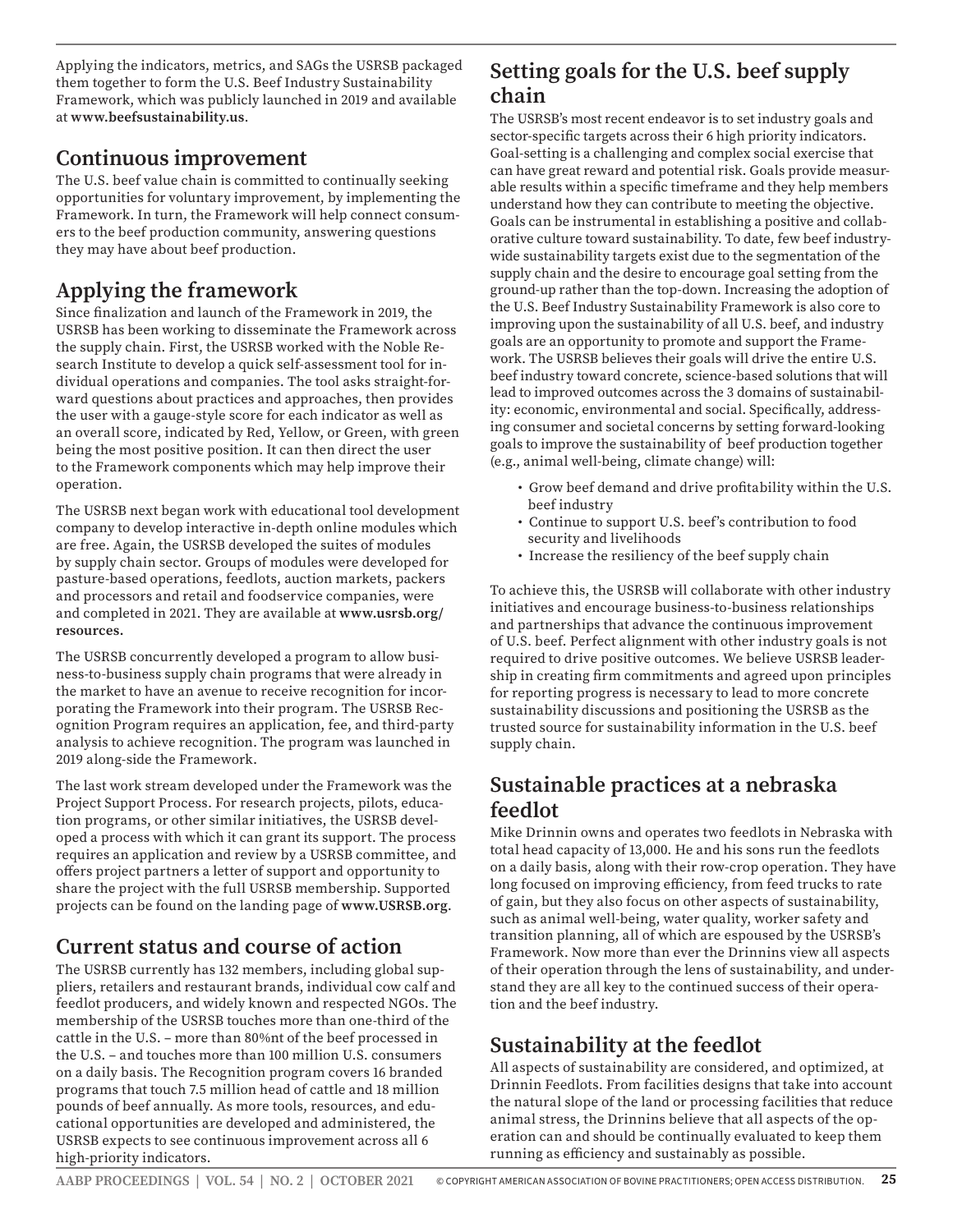#### **Environmental sustainability**

Water quality is important for Drinnin Feedlots for many reasons. First and foremost, it is important to protect the quality of water because it is the same system in which their families and neighbors utilize. Second, it is important for their animals to have access to clean water for their health and nutrition. And third, it is also legally required. Under their state permit, both feedlots are required to capture and store all water that falls onto the production area. Drinnin Feedlots use the slope of the feedlot to guide the precipitation into structured holding ponds. The nutrient-dense water can then be part of a sustainable cycle as it is pumped to nearby fields to fertilize crops, which will be used as feed for the cattle. This beneficial use of the water and nutrients is critical in an area that can be prone to drought, and sits above the Ogallala Aquifer.

When utilizing groundwater on their irrigated cropland, the Drinnins have lowered their energy and water usage through the installment of high efficiency water pumps and more precise irrigation techniques. The practices help reduce the demand on the aquifer.

Their location is key to one critical aspect of their focus on sustainability, utilizing the readily available grain and grain byproducts to maximize the sustainability of their cattle feed. In fact, the area has been referred to as "The Golden Triangle," for its prime position to raise corn, cattle and ethanol. The feedlots utilize corn produced on their own land and from neighboring farms to finish cattle on a hig- energy diet that allows them to get to slaughter weight quicker while consuming less inputs and producing less waste, thereby contributing to a lower carbon footprint than other production systems (Broocks, 2016). Corn by-products like wet distillers grain are utilized to create a balanced optimal diet for finishing the cattle at the Drinnin feedlots, and their location relatively near ethanol production allows the feedlots to efficiently use the by-product with minimal transportation impacts. Other by-products that otherwise might be destined for the landfill are also turned into highquality beef at the feedlots.

A renewable by-product of cattle production is manure. The Drinnins utilize this resource to fertilize their own corn crop, improving the soil structure and providing the needed nutrients for the plant. Their understanding of the nutrient value of manure and given their ideal location around crop production is key to another sustainable practice they employ – they are able to sell more of their manure to neighboring farmers, not only benefitting the operation financially, but also reducing the amount of artificial fertilizer used in the area's crop production. Soil organic content has improved when using manure as fertilizer, stabilizing the soil and providing it the structure to house beneficial microbes which are the key to another sustainability benefit, carbon sequestration.

### **Social sustainability**

Animal health and well-being is a top priority at Drinnin Feedlots. The focus of their efforts to maintain a high level of health and well-being has centered around training their workforce, state-of-the-art facility designs and providing the highest level of care to the animals. These principles of social sustainability work in tandem with the economic and environmental sustainability factors, but must be continually balanced and assessed to remain at the optimal level.

As soon as animals arrive at the Drinnin feedlots, they are provided the highest level of animal care. Vaccinations and nutrition are administered, while facilities like the "Bud box" are used to minimize stress on the animal as it comes into a new setting after transport (Gill). Animal health products and technologies are utilized at the feedlot to improve the animal's performance, which improves both environmental and economic sustainability. All measures that improve the efficiency of the animal in converting feed to beef increases the sustainability of the operation, as long as they remain balanced across all sustainability indicators.

Pen riders check cattle daily to identify any signs of sickness. If any symptoms are identified, the animal is taken to the hospital pen where veterinarians can evaluate, diagnose and treat any sickness. This level of care maintains the highest degree of animal health and well-being. While many may not understand how animal well-being is central to the operation of a feedlot, the Drinnins understand that happy and healthy animals are relaxed, eat better, stay healthier and ultimately perform better. Ultimately, high levels of social sustainability like animal well-being result in higher economic sustainability for the feedlot operation.

Shade is also provided to cattle. New shade facilities have been installed on multiple pens across the feedlots, and the results are impressive. Cattle utilize the shade, indicating improved animal well-being. The cattle also perform at a higher level, which also benefits the profitability of the feedlot.

Worker safety and well-being are a top priority at all times at the Drinnin feedlots. Not only because 2 of Mike's sons work at the feedlots, but because as a finely oiled machine the feedlots will not function without healthy employees who understand and enjoy their jobs. All employees at the feedlots who handle cattle are certified under the Beef Quality Assurance (BQA) program (BQA, 2021), and efforts are made to make sure the 3-year certifications stay up-to-date. This certification and training help handlers understand proper facility design and operation, proper animal health product administration protocols, herd health plans, antimicrobial stewardship principles, biosecurity threats, and a host of other animal health and wellbeing best practices.

#### **Economic sustainability**

While discussed heavily throughout the previous 2 sustainability pillar sections, the business of feeding cattle is the Drinnins' livelihood, and therefore economic sustainability is always at the forefront of their minds. From animal health and nutrition to employee safety, improvements in these areas translate to improving the business of feeding cattle. But it is also foundational to all sustainability improvements, because in the beef industry, sustainability must be viewed through a systems approach. The sustainability improvements across the other two pillars can only be realized if there is an economically viable business at its core. Without that, there will not be resources to implement further measures, and therefore no further improvements will be realized. Circularly, the improvements in animal health, performance, and environment benefit the operation financially either in the short-term or the long-term, and therefore without them there would not be a financially viable business.